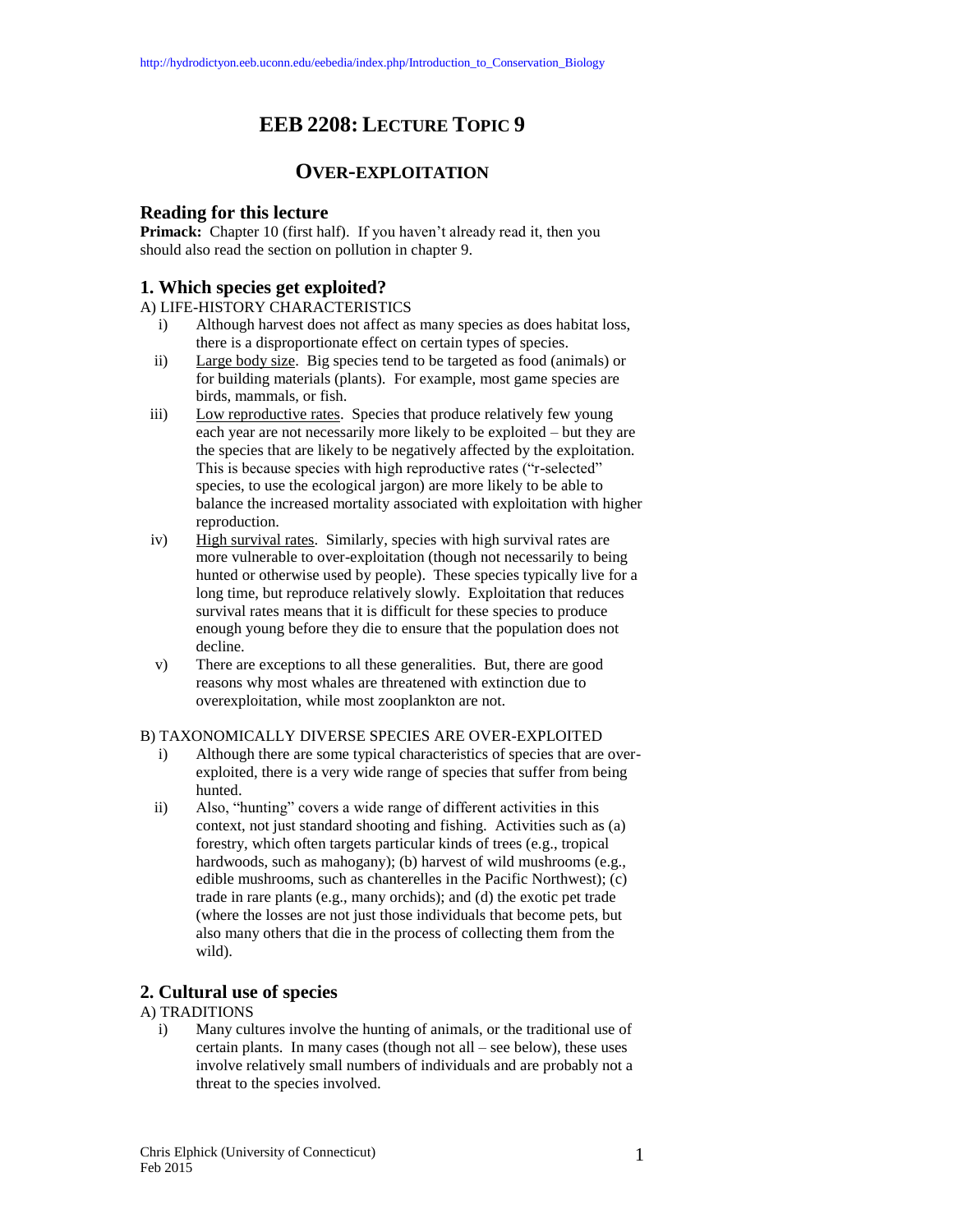ii) But, in cases where a species has declined for other reasons, the additional mortality imposed by these activities may be enough to push a threatened species even closer to extinction.

## B) EXAMPLES

- i) The use of whales by Inuit (and other) peoples probably had little impact on whale populations throughout much of history. But once whale populations were reduced by commercial hunting, populations of some species (e.g., bowhead whales) fell so much that the mortality for traditional purposes could be important.
- ii) Similarly, the use of feathers from birds of paradise in the headdresses and clothes of Papua New Guineans has been going on for centuries with no clear adverse effects. But now, many of these species are extremely rare. Much of their rarity is probably due to rainforest destruction, but hunting probably now has an additive effect.
- iii) In other cases, past cultural uses have themselves been a problem. For instance, the mamo is a Hawaiian bird that has gone extinct. Native Polynesians used feathers from this bird to make amazing pieces of ceremonial clothing. For one of the most spectacular capes, it has been estimated that the feathers from 80,000 birds were needed. It is hard to imagine that this was not a contributing factor to the species decline.

## C) INCREASED HUNTING EFFICIENCY

i) One key reason why even traditional (as well as all other) uses of wild organisms may be becoming a greater problem, is that the massive technological advances (guns, bulldozers, fishing gear, etc., etc.) of the last 2-3 centuries have made it much easier for entire populations to be decimated. Many more individuals escape when they are hunted with a blow-pipe, or a bow and arrow, than when using a high-powered rifle.

## **3. Subsistence hunting**

## A) PEOPLE NEED TO EAT PROTEIN

- i) In many areas, hunting provides the primary source of protein for the human population.
- ii) Many hunt for their own consumption, but some also hunt for market (more on this below).
- iii) In parts of Africa "bush meat" is substantially cheaper than other forms of protein (e.g., frozen chicken).

## B) EXAMPLE

- i) 80% of the world's gorillas and common chimpanzees live in western equatorial Africa.
- ii) One study conservatively estimated that these ape populations have declined by more than half between 1983 and 2000.
- iii) Logging is part of the problem, but large areas of intact forest remain, yet have no apes – this suggests that hunting is the primary cause.
- iv) The spread of Ebola fever adds to the effects of hunting and habitat loss. As in many cases, multiple factors are simultaneously contributing to the decline of these species.

## **4. Commercial harvest**

Many species are harvested for a wide variety of commercial reasons. Here are some examples.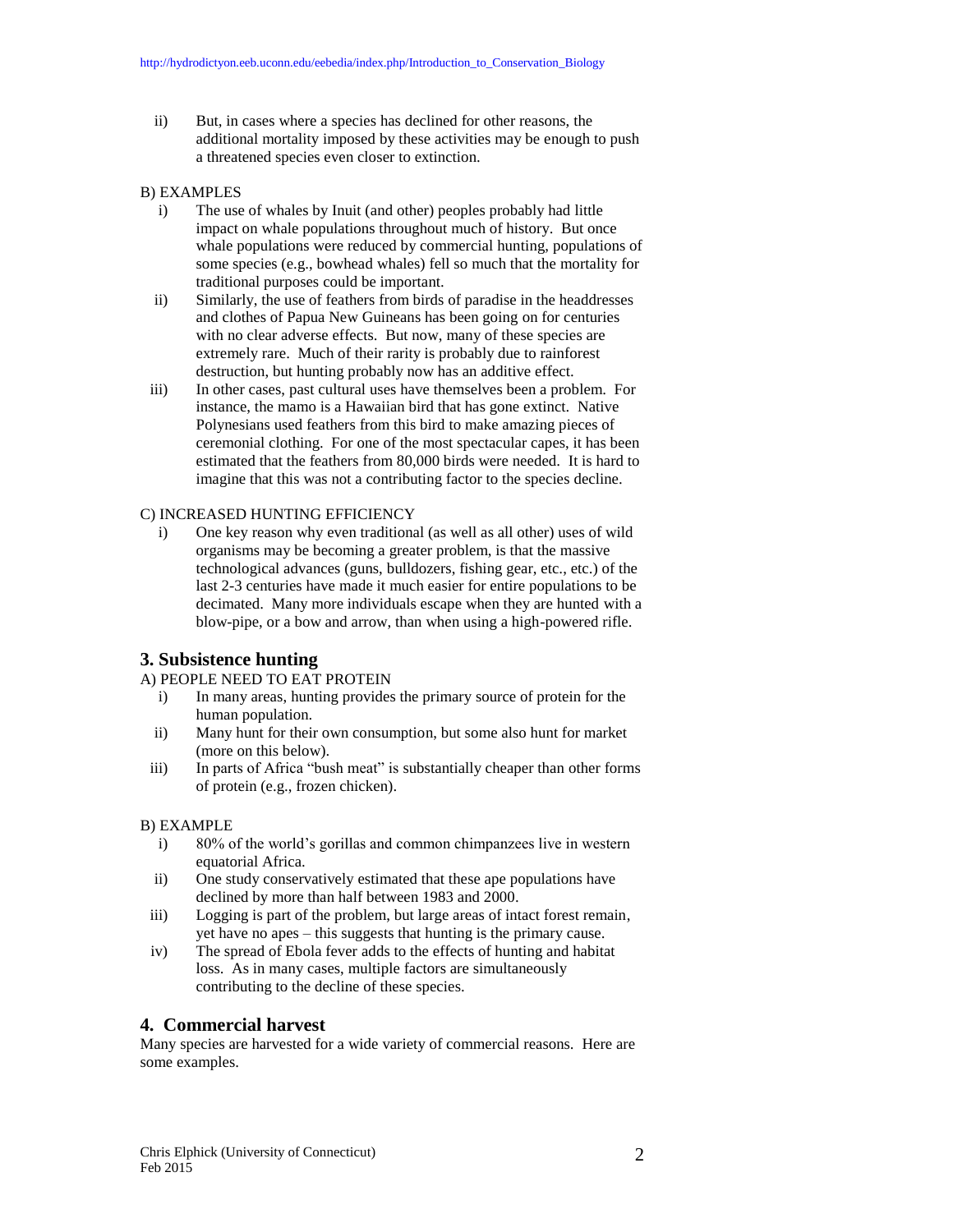### A) BUSH MEAT

- i) Although bush meat has historically been taken for subsistence, such hunting is increasingly done for profit. For many people it is cheaper than alternative sources of meat – ensuring that there is a demand for it.
- ii) Now a multi-billion dollar industry. The foreign demand for "exotic meat" also is large and growing. For example, it has been estimated that 10 tons of African bush meat reaches London daily. In Africa, 2.2 billion pounds of bush meat are bought annually.
- iii) The bush meat harvest tends to be relatively unselective (except that large species are typically targeted), and a wide variety of species are taken (including primates, deer, carnivores, rodents, birds, etc.).

#### B) WHALING

- i) Even before modern fishing techniques, the whaling industry managed to completely decimate many whale populations.
- ii) Current population sizes are estimated through some combination of directly counting the number of individuals and identifying known animals from unique marks on their bodies. Previously, historical estimates have been taken from old whaling records (which were not kept for the purpose of estimating population size).
- iii) More recently, genetic techniques have been used to estimate the prewhaling population size. These methods measure the amount of genetic variation in whale populations. Because the amount of genetic variation tends to be greater for big populations, researchers can use the amount of variation in current populations to estimate the size of populations prior to whaling. A lot of variation in current populations would imply a big population prior to whaling; little variation would imply a small population. Based on the genetic data, it appears that the historical populations may have been ten times greater than previously thought (see table below).

|          | Current population | <b>Historical estimate</b> | Genetic estimates              |
|----------|--------------------|----------------------------|--------------------------------|
| Humpback | 10,000             | 20,000                     | 240,000<br>$(156,000-401,000)$ |
| Fin      | 56,000             | 30,000-50,000              | 360,000<br>$(249,000-481,000)$ |
| Minke    | 149,000            |                            | 265,000<br>$(176,000-415,000)$ |

#### C. OCEAN FISHERIES

- i) The largest scale harvest of wild animals currently involves fish populations, many of which have been over-harvested and which have undergone huge declines. Currently, about 70% of the world's most valuable fisheries are over-harvested. In the most extreme cases, 80- 90% of the individuals in the population are taken each year.
- ii) For example, in the North Atlantic, shark populations have declined dramatically since the expansion of the fishery in the 1980s. Hammerhead sharks have declined by ~87%, and most other large species by >50%.
- iii) As with bush meat, reducing the extent of over-fishing is difficult because a lot of the world's human population relies on fisheries as their main source of protein.